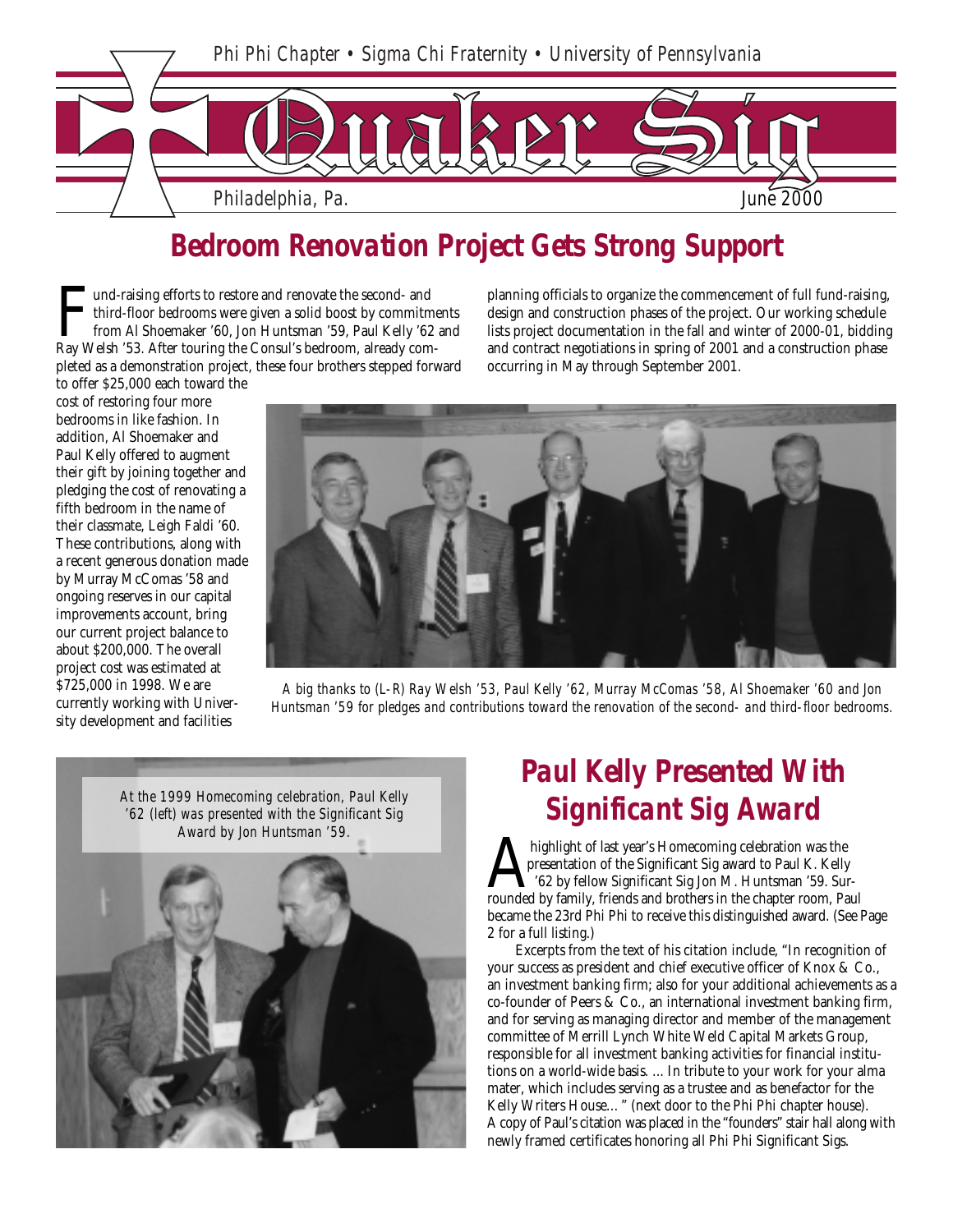# *Significant Sigs Phi Phi Chapter*

### *(In order of award selection date)*

- 1950 ~ Roger Ferger '16\*
- 1965 ~ John Mayer '32\*
- 1975 ~ James Alsdorf '35\* William McIntosh '16\*
- 1981 ~ John Eckman '43\* Richard Kress '50 James Lunn '44\*
- 1984 ~ Jon Huntsman '59 Alvin Shoemaker '60
- 1985 ~ Cornelius Smyth '46
- 1985-86 ~ Charles Butt '59
	- 1986 ~ J. Joseph Tuohy '49
- 1986-87 ~ Jack McCloskey '46
	- 1988 ~ H. Samuel Greenawalt '51
	- 1989 ~ Davis Durham '36 Murray McComas '58
	- 1993 ~ L. John Clark '63 John Goldsmith '63
	- 1994 ~ James Cacheris '55 Raymond Welsh '53
	- 1995 ~ Edmund Auer '54 Sesto Vecchi '58
	- 1999 ~ Paul Kelly '62

\* Now deceased

# *Murray McComas '58 Presented the Phi Phi Chapter Award*

Following the Significant Sig presentation (see article on Page 1), Murray K. McComas '58 was asked to step forward and receive the Sigma Chi Club of Philadelphia - Phi Phi Chapter Award. Murray's untiring dedication to th to step forward and receive the Sigma Chi Club of Philadelphia - Phi Phi Chapter Award. Murray's untiring dedication to the Phi Phi chapter places him in the select company of only four other

recipients of this award; Millard Orr '20, Jean Lutz '21, Harold Fehr, '23 and Eugene DeVol '34. Jon M. Huntsman '59 made the official presentation to Murray amid of room of strong arms and tender hearts led by Murray's son, Donald A. McComas '97.

Reading from Murray's citation: "In recognition and appreciation of his unselfish, sustained loyalty, devotion and service to the Phi Phi Chapter of the Sigma Chi Fraternity. ... Murray has consistently supported the Phi Phi chapter in his capacity as an officer of the General Fraternity and



*Congratulations, Murray McComas '58 (left), on receiving the Phi Phi Award at Homecoming!*

as a true friend to hundreds of Phi Phi brothers. His commitment to the Phi Phi chapter includes a steadfast promotion of ritualistic integrity, forthright leadership, and mutual respect among undergraduates, while coordinating multiple facets of alumni relations. All honor to his name!"



## *Mark your calendar for these upcoming events:*

#### *September 29-31, 2000*

*Tentative date for celebrating Phi Phi Chapter's 125th anniversary at the University of Pennsylvania. Stay tuned for more details!*

### *November 11, 2000*

*Homecoming 1999 celebration, featuring a 12:30 p.m. kickoff between the Penn Quakers and the Harvard Crimson.*



*The* **Quaker Sig** *is published for the members and friends of the Phi Phi Chapter of Sigma Chi Fraternity at the University of Pennsylvania. Address changes, news items, contributions and photographs are welcome and should be sent in the enclosed envelope or mailed to Sigma Chi Fraternity, Alumni Records Office, P.O. Box 2515,*

*Southeastern, PA 19399-2515.*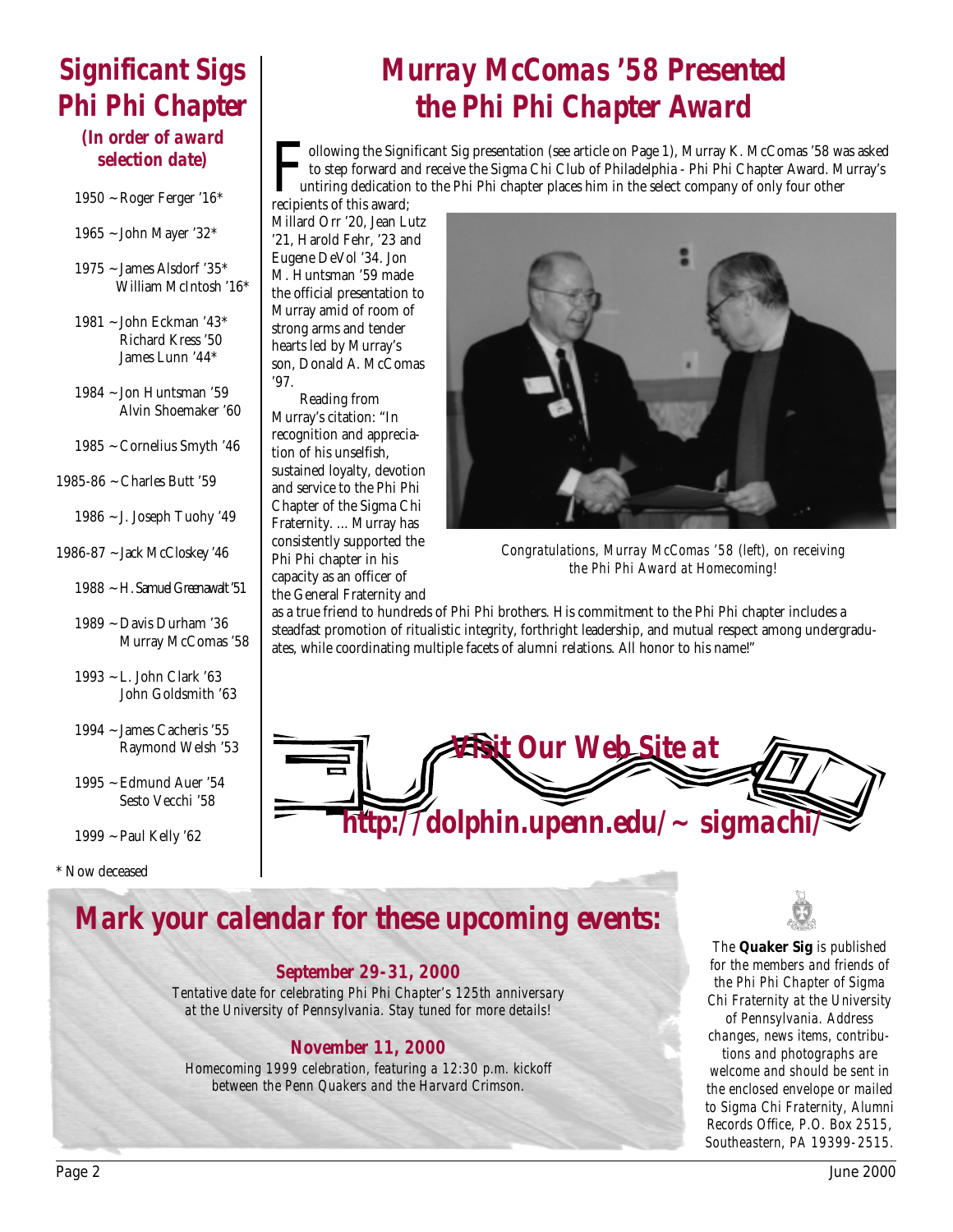## *Undergraduate Sigma Chis Aim to Strengthen Brotherhood*

*By Tom Valenti '00, Consul*

The years spent as an undergraduate Sigma<br>Chi brother are some<br>the best years of a man's life. undergraduate Sigma Chi brother are some of Sigma Chi gives one the opportunity to make friendships that last a lifetime while being part of an organization greater than any individual brother. Over the course of the academic year, the Phi Phi chapter has focused on strengthening and intensifying the sense of brotherhood not only among the undergraduates but with our alumni brothers as well.

There was great skepticism and reluctance in the hearts and minds of Pro Consul Mark Kramer '00, Quaestor Steve Harris '00 and I as we traveled to Manhattan, Kan., during the summer of 1999 to attend the annual Leadership Training Workshop. It was difficult to get the time off from our summer internships, and because of Phi Phi's recent strength, the necessity of Leadership Training Workshop was not obvious in our minds. The thought of living in dorms in the sweltering heat of summer did not sound very appealing as well.

However, the week turned out to be tremendously beneficial. During those few days in August, Mark, Steve and I met with Sigs from all over the country and learned leadership

skills from some of the most impressive men I have met. The days were long and the food was bad, but through it all one thing really stuck out in the minds of the Phi Phi representatives and that was the sense of brotherhood among the nearly 1,400 attendees. For me, it changed my vision and viewpoint of Sigma Chi and the Phi Phi chapter forever.

Our goal is, once again, to attain the Peterson Significant Chapter Award. But our means to achieve this goal have shifted from concrete and tangible steps like increasing rush numbers and raising our GPA to promoting and actively encouraging strong brotherhood within the chapter and beyond. Measurable accomplishments are still relevant, but it is our belief that attitude determines one's success, and by establishing an attitude focused on striving to be a good brother, all other things will fall into place.

We developed three events aimed at fostering stronger brotherhood. The brothers held a retreat in mid-September. In addition, Tribune Andy Smith '02 worked hard to promote a sense of brotherhood during Homecoming. By promoting Homecoming, a new concept of extending the bonds of brotherhood beyond the undergraduate

chapter walls began. On March 24, 2000, the Phi Phi chapter started a tradition of strengthening that bond with the first annual Phi Phi chapter alumni gathering at the Penn Club of New York. We hope and expect that these events will bring this chapter to new levels.

The brotherhood retreat took place in late September 1999 and was facilitated by Past Grand Consul Dick Hester. After talking with Brother Hester's predecessor and our Phi Phi brother, Past Grand Consul Murray McComas '58, Mark, Steve and I thought that a weekend retreat was much needed. As our numbers continue to grow and the limitations of our chapter house require that a majority of brothers live off-campus, it appeared necessary that the brotherhood learn to come together outside of social gatherings once again. The retreat exceeded all expectations. Brother Hester turned out to be a master in the art of communicating to a group of undergraduates. His mix of witty humor and his ability to capture one's mind on a serious note was exactly what the Phi Phi chapter needed.

The newfound spirit that materialized at our retreat was carried over to our Homecoming celebration on November 6. Paul Kelly '61 was presented with his

Significant Sig Award by fellow Significant Sig Jon Huntsman '59. We were honored that Paul Kelly chose the chapter house as the venue to receive his award and that Jon Huntsman took time out of his busy schedule to return once again. To all of you who came, we thank you. It is always great to see you and your families return to a place of brotherhood that obviously means a lot to you.

As mentioned before, strengthening the brotherhood is our focus this year

and into the future. It is important that brotherhood does not end on graduation day. We hope that the strong sense of brotherhood felt by the undergraduates will encompass and spread to our alumni brothers as well. Realistically, we know that our alumni brothers are all very busy, and for what reason would an alumnus want to strengthen his ties to a point in his life that is well in his past? An alumnus brother is always welcome to stop by the house. It is our hope that our alumni brothers will be able to call the chapter house "home" once again.

In order to develop those relationships, we organized our first Alumni Gathering at the Penn Club of New York on Friday, March 24, 2000. Andy Smith and Pro-Consul Mark Kramer worked for months on the informal but first-class arrangements. We hope you enjoyed it and that you look forward to it as an annual event.

In closing, you may not realize the respect and admiration we as undergraduates have for our alumni brothers and their accomplishments. The purpose of attending this Ivy League institution is to learn skills in all facets of life that will contribute to our success in the future. Sigma Chi is educating men in a facet of life that cannot be taught in the classroom: leadership, loyalty, integrity. We need your input, support and interaction to attain all of our educational goals. I hope you will join with us and feel that sense of brotherhood once again. If you have any comments, suggestions, or even complaints, we want to hear from you. You can contact us through mail or e-mail (riders@dolphin.upenn.edu). Please visit our updated Web site at http://dolphin.upenn.edu/ ~sigmachi as well. Thank you and we look forward to seeing you back at Penn next year.



*During the Leadership Training Workshop held at Kansas State this past year, Todd Johnson '85, Tom Valenti '00, Murray McComas '58, Steve Harris '00 and Mark Kramer '00 spend time together.*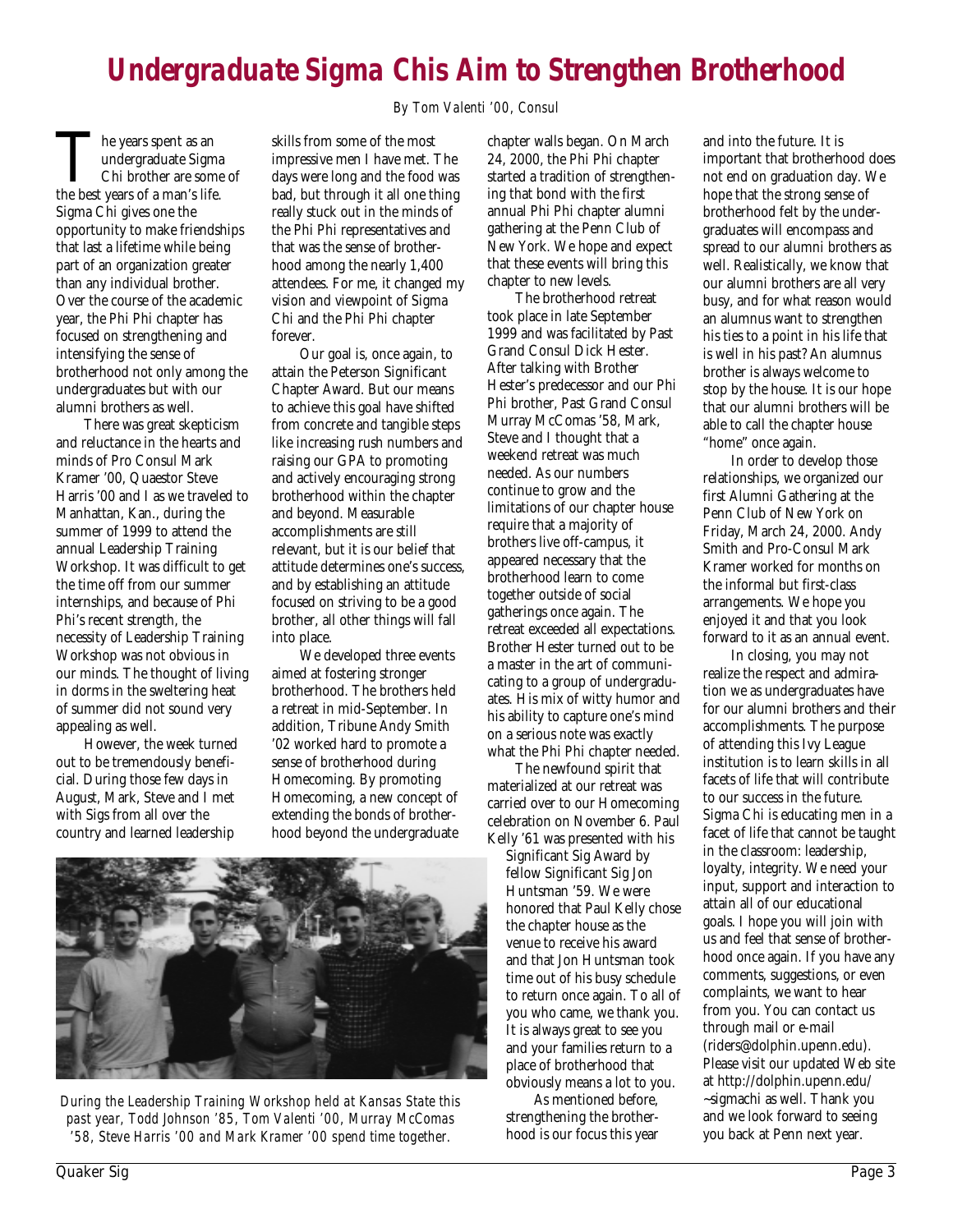

*Consul Thomas Valenti '00*

*Pro Consul Mark Kramer '00*

*Quaestor Steven Harris '00*

*Magister Mina Mishrikey '00*

*Steward Michael P. Bland '00*

*House Manager Charles Braff '00*

*Kustos Michael Burleigh '02*

#### *Rush Chairmen*

*Chris Carroll '00 James Casey '01 Andrew Kandel '01*

#### *Social Chairmen*

*Andrew Hopkins '00 Jeffery Miller '01*

*Chapter Editor Peter James '02*

*Risk Manager David Jones '00*

*Philanthropy Chairman Graham Lyles '02*

> *Chapter Historian Casey Mork '02*

*Scholarship Chairman Brian O'Malley '01*

> *Tribune Andrew Smith '02*

*Stone Chapter Mentor Chairman Wade Vandegrift '02*

## *Rush and Philanthropy Keep Chapter Busy*

**Rush 2000** was very successful for the Phi Phi chapter. The brothers and rushees enjoyed an interesting scavenger hunt, numerous house parties, and topped off events with a good, old-fashioned rodeo. At the end of a nearl enjoyed an interesting scavenger hunt, numerous house parties, and topped off the events with a good, old-fashioned rodeo. At the end of a nearly flawless rush, we handed out 25 bids of which 22 were accepted. We feel that they make up one of the most enthusiastic and driven pledge classes in recent history. They have already voluntarily painted our Ping Pong tables to display the letters of our fraternity, along with the Sigma Chi seal. The effort that they put into this early project bodes well for them and for us. We are confident that they will make great brothers.

We at Phi Phi found time in our busy schedules to participate in a campus-wide philanthropic event. Junior Dan Leberman helped to arrange Campus-Organized Lectures on Racial Sensitivity, or COLORS. Sigma Chi, along with the Alpha Phi Alpha fraternity and the Kappa Alpha Theta sorority, collaborated to arrange a week of events that focused on diversity and integration. The events included an open forum for students to express their sentiments on racial tensions on campus, as well as a lecture by David Dinkins, the first black mayor of New York City. We ended the successful week on a leisurely note, enjoying ourselves at a downtown party.

With the warm weather came volleyball and barbecues, as well as our biggest philanthropic event, Derby Days, with Dave Pitluck '00 at the helm this year. The event featured 30 teams of 285 women (up from last year's 240) participating in a variety of games and contests, and benefitted the Children's Crisis Treatment Center.

## *Welcome Pledges!*

*Ade Bakare '03 ~ Harrisburg, Pa. Matt Bryant '02 ~ Pueblo, Colo. Alex Bush '03 ~ Chevy Chase, Md. Owen Callahan '03 ~ Montclair, N.J. Spencer Driscoll '03 ~ Seattle, Wash. Ryan Feeney '03 ~ Hawaii, Hawaii Dave Giancola '03 ~ Brooklyn, N.Y. Duncan Gilchrest '02 ~ Tallahassee, Fla. Zach Haran '03 ~ San Diego, Calif. John Hession '03 ~ Syracuse, N.Y. Mike Hsu '03 ~ Baltimore, Md.*

*Robb Jankura '03 ~ Woodbridge, Va. Billy Libby '03 ~ Chevy Chase, Md. Andrew McCreery '03 ~ San Diego, Calif. Matt Mufali '03 ~ Vineland, N.J. Mike Rogers '03 ~ Baltimore, Md. Matt Scattarella '03 ~ Minneapolis, Minn. Chris Scherman '03 ~ Pittsburgh, Pa. Nick Stoffel '03 ~ San Diego, Calif. Dean Tallent '03 ~ Los Angeles, Calif. John Walsh '03 ~ Princeton, N.J. Conor Wilson '02 ~ Seattle, Wash.*

*Past Grand Consul Dick Hester addresses undergraduates at the Brotherhood Retreat held last fall.*

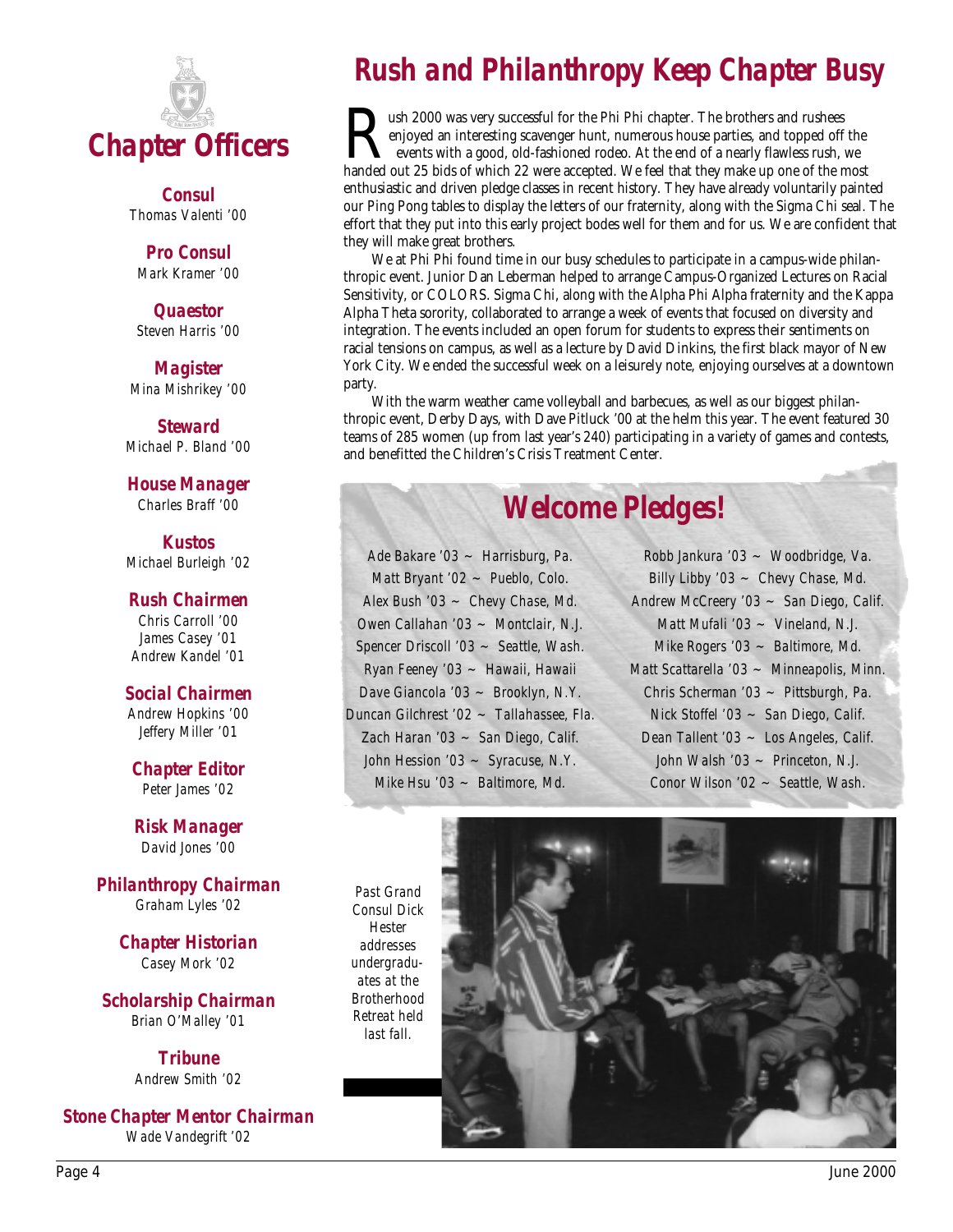|                                          | <b>2000 Penn Football Schedule</b> |
|------------------------------------------|------------------------------------|
|                                          |                                    |
|                                          | <b>September</b>                   |
| 16                                       | at Lehigh                          |
| 23                                       | <b>LAFAYETTE</b>                   |
| 30                                       | <b>DARTMOUTH</b>                   |
| <b>October</b>                           |                                    |
| 7                                        | at Holy Cross                      |
| 14                                       | <b>COLUMBIA</b>                    |
| 21                                       | at Yale                            |
| 28                                       | <b>BROWN</b>                       |
|                                          | <b>November</b>                    |
| 4                                        | at Princeton                       |
| 11                                       | <b>HARVARD</b> (Homecoming)        |
| 18                                       | at Cornell                         |
| All HOME games played at Franklin Field. |                                    |



*Seniors gather for a photo. They are (L-R): Chris Carroll, Mike O'Connor, Peter Wang, Andy Stevens, Tom Valenti, Mike Kramer and Dave Jones.*



*We didn't want to miss thanking Jon Copaken '89 for his contribution during the 1998-99 giving year. His check was in the mail when last year's honor roll was published.*



During the colder months, **Robert W. Lade '37** (7003 Hummingbird Ct., Milwaukee, WI 53223) can be found in Palm Springs, Calif. Last summer, he took a river cruise down the Rhone in France.

**Joseph A. Goodhue Jr. '39** (683 Main St., Leominster, MA 01453) was given a surprise party for his 85th birthday. To celebrate the day, more than 100 friends gathered at his summer home on the lake.

**Walter E. McGervey Jr. '46** is hoping to get to the East Coast this year. Correspondence for him can be sent to 183 Los Cerros Ave., Walnut Creek, CA 94598.

Keeping busy in retirement, **Thomas W. Hoff '57** (108 W. Ann St., Milford, PA 18337) is president of the Historic Trust of Pike County, president of the Twin Lakes Conservancy and vice chairman of the Milford Water Authority. He enjoyed a visit from Joan and **Charlie Mitchell '57** in the spring of 1999.

**Joseph J. Heinlein '58** (174 Candee Ave., Sayville, NY 11782) is executive vice president at Progress International, a company that manufactures and markets gifts and home furnishings. He also serves on the board of Mercy Center and has been elected to the board of Peaktop Ltd. Joe and Lorraine spend the winter at their home on Hutchinson Island, Fla.

**Jon M. Huntsman '59** (3049 Sherwood Cir., Salt Lake City, UT 84108) is founder, chairman and CEO of Huntsman Corp., the largest privately held chemical company in the U.S. In September 1999, he opened the Huntsman Cancer Institute, a six-story addition at the University of Utah campus. Jon donated \$151 million toward the construction of the center and this year pledged an additional \$125 million. Through the years, Jon has made many generous contributions. In 1998, he donated \$40 million to the Wharton School.

After 37 years of service, **David F. Riker '60** (161 Albany Shaker Rd., Albany, NY 12211) has retired from the City of Albany Community Development Agency and the Albany Industrial Development Agency. You can contact him by e-mail at davidriker@juno.com

**Morris A. Nunes '70** (9220 Briary Ln., Fairfax, VA 22031) is now an adjunct professor at Georgetown Law School. He served as exhibits judge for National History Day and as appellate judge for the Sutherland Cup Moot Court competition.

When he wrote last fall, **Richard W. Koontz '71** (260 Cimarron Rd., Apple Valley, MN 55124) was preparing to launch another small company, a new Internet venture. You can check out the Web site at www. plantfloor.com.